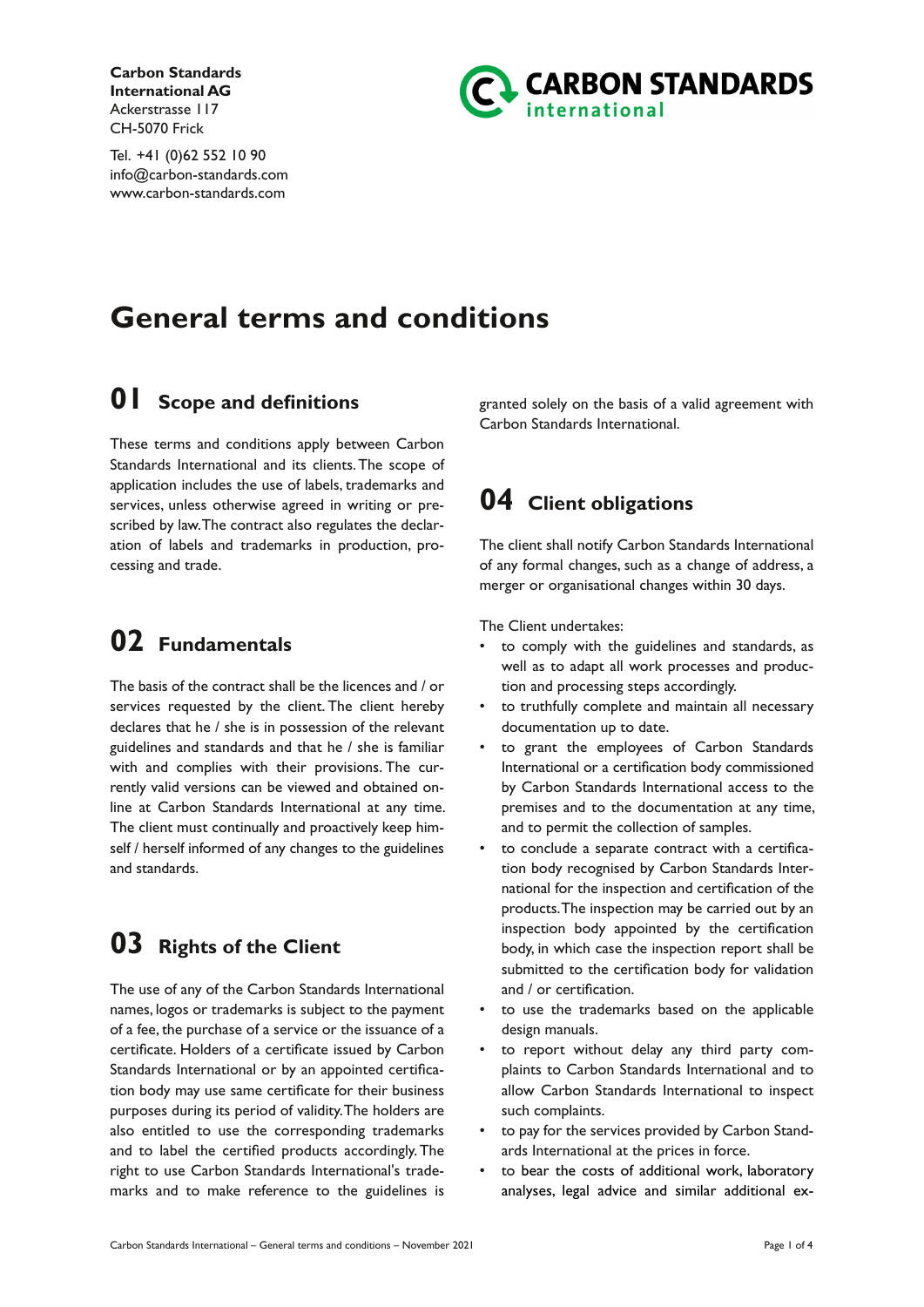penses incurred by Carbon Standards International, where the client has caused these additional expenses by violating the rules or his / her obligations under this Agreement.

A responsible contact person vis-à-vis Carbon Standards International shall be named by the client.

The client authorises the contracted certification body to make available to Carbon Standards International all data collected in the client's company.

### **05 Rights and obligations of Carbon Standards International**

#### **05a Confidentiality and data protection**

Carbon Standards International is entitled to publish the company name, company address, company number, certification status and certified products of the client.All other data collected are covered by professional secrecy and will be treated as strictly confidential.The confidentiality obligation does not apply vis-àvis public authorities charged with enforcement tasks or inspection and certification bodies and their employees who carry out inspections, validations or certifications.

Carbon Standards International offers online tools to simplify administrative processes and support quality assurance for clients. With the use of these online tools, the client's address and certification information become publicly available in part.The valid terms of use for online tools are an integral component of these General Terms and Conditions and apply to all users of the online tools.

Within the context of their contractual relationship, when processing personal data the contracting parties undertake to comply without exception with the Swiss Data Protection Act (DSG) and, where applicable, the European General Data Protection Regulation (GDPR) as well as other data privacy legislation as amended from time to time.The contracting parties further undertake to take all necessary technical and organisational measures to ensure data security.

Where other information technologies are used for communication or data transfer, these providers' privacy policies apply.

The Privacy Policy available on the Carbon Standards International website, in its currently valid version, forms an integral component of these General Terms and Conditions. Personal data of which Carbon Standards International becomes aware in the course of the contractual relationship will be processed exclusively for the purpose of carrying out this contractual relationship.Within the context of the contractual relationship, the client expressly allows Carbon Standards International to send official communications via newsletters and information mailings to the client's email address.

The contracting parties further undertake to also oblige any recipients of personal data to comply with data protection and data confidentiality pursuant to DSG and GDPR.

#### **5b Further development of standards and guidelines**

Carbon Standards International is constantly developing its standards and guidelines. The client and other interested parties are usually informed by email of any new developments.

#### **05c Inspection and certification bodies**

Carbon Standards International shall ensure that inspection and certification bodies are audited and approved by it with a view to providing the defined services.

#### **05d Spot checks and residue analyses**

For quality assurance purposes, Carbon Standards International may at any time carry out spot checks at the client's premises and take samples for residue analyses. In these cases, access to premises and documents must be given to the same extent as for regular inspections. The results of the spot checks and residue analyses shall be made available to the company and the competent certification body.The costs for spot checks, sampling and residue analyses shall be borne by the client.

#### **05e Liability**

Carbon Standards International shall only be liable for intent and gross negligence within the scope of the activities it carries out and does not accept any other liability. In particular, Carbon Standards International cannot be held liable if third parties do not or only partially recognise the certificate.The same ap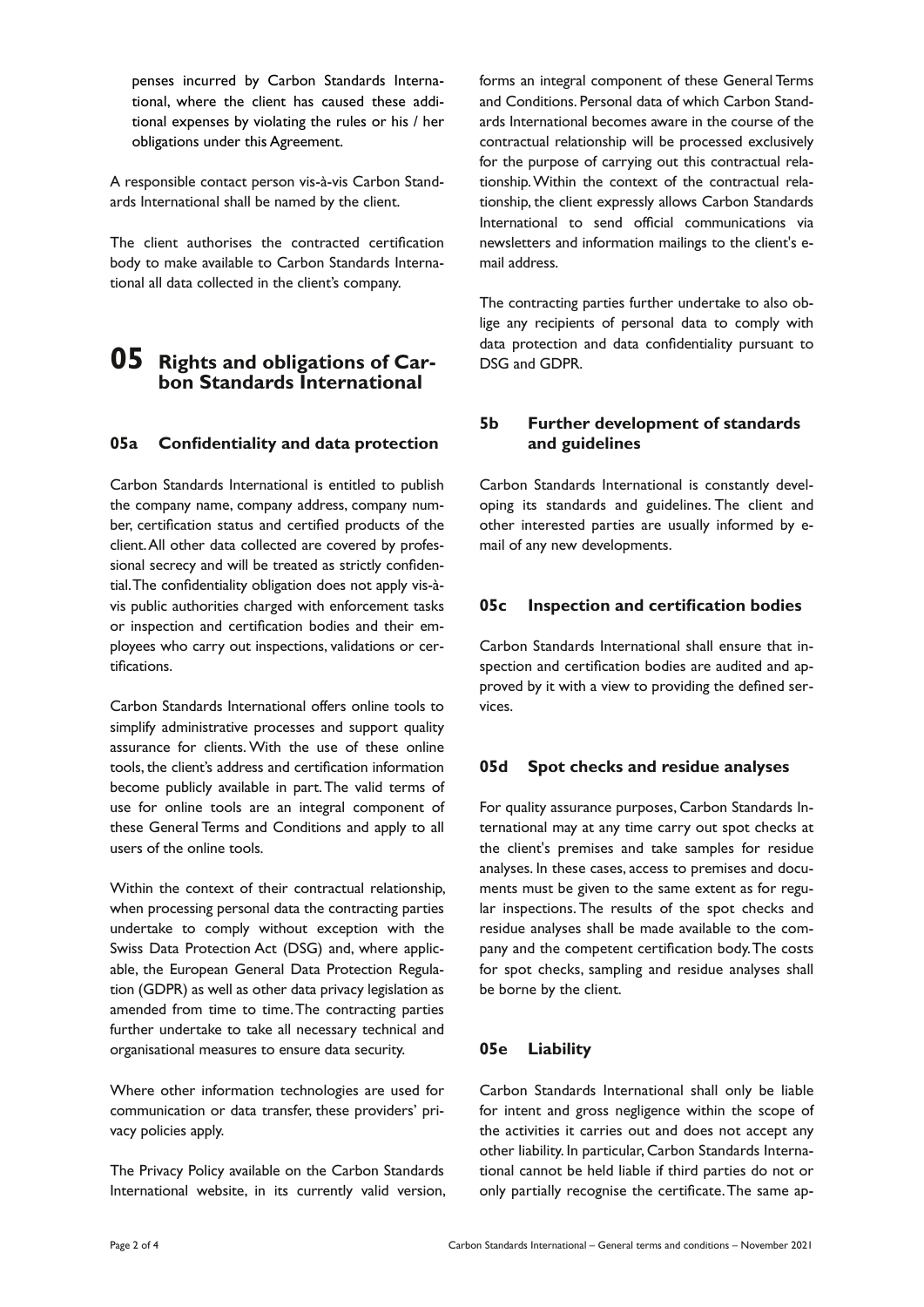plies to any claims for damages by third parties (namely the client's customers) as a result of non-fulfilment of their quality expectations or in the event of non-recognition of the certificate as evidence in liability disputes.

# **06 Fees**

Prices are set out in the Carbon Standards International list of prices and fees.The prices and fees applicable in the following year are published annually by 31 August on the Carbon Standards International website.The currently valid lists of prices and fees are an integral component of these General Terms and Conditions.

### **07 Duration of contract and termination of contract**

Registration for services or licences constitutes the commencement of a contractual relationship for an indefinite period. Notice of termination must be given in writing by registered post by 30 September for the end of the calendar year. The termination must have been received by Carbon Standards International by the termination date. The services rendered in the year of termination of the contract will be charged pursuant to the currently applicable prices and fees.

The following situations may give rise to the termination of the contractual relationship on the part of Carbon Standards International:

- The absence of an inspection and certification contract with a certification body recognised by Carbon Standards International.
- Failure to settle invoices for fees, royalties or other billable services.
- Breaches of contract as set out in Section 8.

Upon termination of the contract, the right to use the registered trademarks of Carbon Standards International shall expire.

### **08 Breaches of contract / right to appeal**

#### **08a Failure to settle invoices**

Carbon Standards International invoices are payable within the specified deadlines. Costs for reminders, debt collection or legal disputes will be charged to the client. In case of non-payment of invoices, services may be refused and the contractual relationship may be terminated without prior notice.

#### **08b Breaches of contract**

In the event of a client's failure to comply with the guidelines, Carbon Standards International or the commissioned certification body may impose sanctions and set deadlines within which the non-compliances must be resolved. If non-compliances are repeatedly not resolved within the specified period, the client may be informed in writing that the contractual relationship will be terminated by a specific date.

If a continuation of the contractual relationship in good faith has become untenable, Carbon Standards International is entitled to terminate the contractual relationship without notice. In this case, certificates issued will be revoked.

#### **08c Damages for breach of contract**

In the event of a breach of contract by the client, Carbon Standards International is entitled to invoice the client for all services rendered and costs incurred in connection with the breach of contract. In such cases the client will be informed in writing of the forthcoming invoices and given the right to comment thereon.

Carbon Standards International may also claim a refund from the client for any unjustly obtained additional revenue for the labelled products and / or enforce a marketing ban, the withdrawal of the products from the market or the termination of the contract without notice.

The client may appeal, in writing, sanction decisions made by Carbon Standards International.Appeals are processed by the EASY-CERT Group AG Appeals Service and follow its procedures.